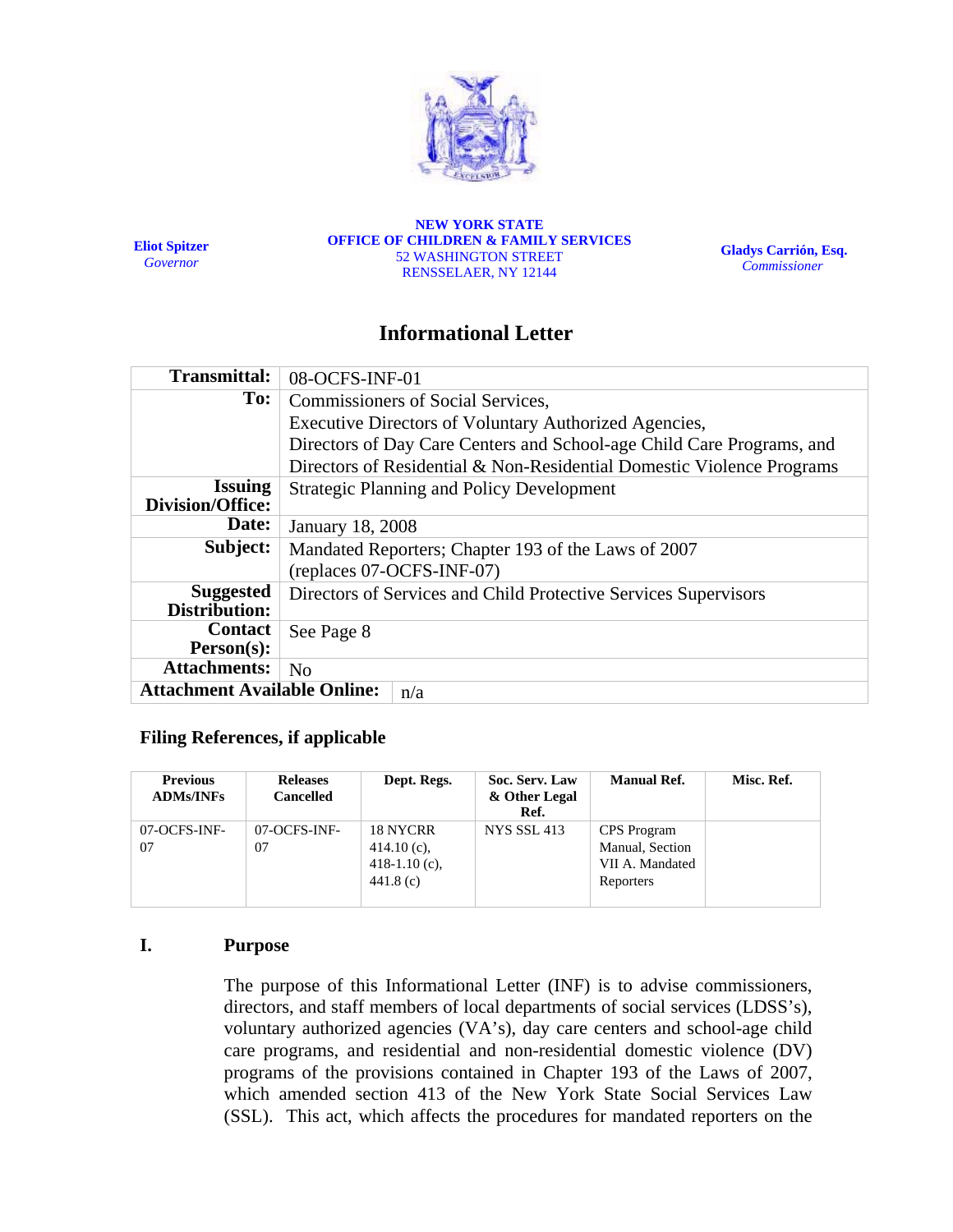staff of any medical or other public or private institution, school, facility or agency in New York State, became law on July 3, 2007, and went into effect on October 1, 2007.

This INF will also provide guidance from the Office of Children and Family Services (OCFS), based on its interpretation of the law, on how mandated reporters and organizations that come under the auspices of the new law may fulfill their responsibilities when there is more than one mandated reporter from a single organization who has reasonable cause to suspect child abuse or maltreatment regarding the same incident or situation.

#### **II. Background**

Prior to the implementation of Chapter 193 of the Laws of 2007, section 413 of the SSL required that "[w]henever such person is required to report under this title in his or her capacity as a member of the staff of a medical or other public or private institution, school, facility or agency, he or she shall immediately notify the person in charge of such institution, school, facility or agency, or his or her designated agent, who then also shall become responsible to report or cause reports to be made." Problems cited regarding this previous requirement included the questionable accuracy of second- or third-hand information being reported to the Statewide Central Register of Child Abuse and Maltreatment (SCR); concerns that persons in charge of institutions, schools, facilities or agencies, or their designated agents, do not make reports to the SCR when mandated reporters in their organization advise them of circumstances which should be reported; and the timeliness of some reports made with this protocol, which could affect the subsequent ability of the child protective services (CPS) worker to follow up with the original source of the report and his or her designee in a timely manner. Chapter 193 addresses these issues, as outlined in Section III below.

On September 12, 2007, OCFS issued Informational Letter 07-OCFS-INF-07 to inform agencies of the provisions of Chapter 193. However, many inquiries followed about whether *every* mandated reporter in an institution, school, facility, or agency who suspects child abuse or maltreatment must make a separate report directly to the SCR, which could result in multiple reports being made for a single incident and could also require significant time away from routine duties for staff members who are needed on duty. This INF is replacing 07-OCFS-INF-07 in order to add guidance on recommended procedures when there are multiple mandated reporters who suspect abuse or maltreatment regarding the same incident or circumstance that may relieve the necessity for multiple reports.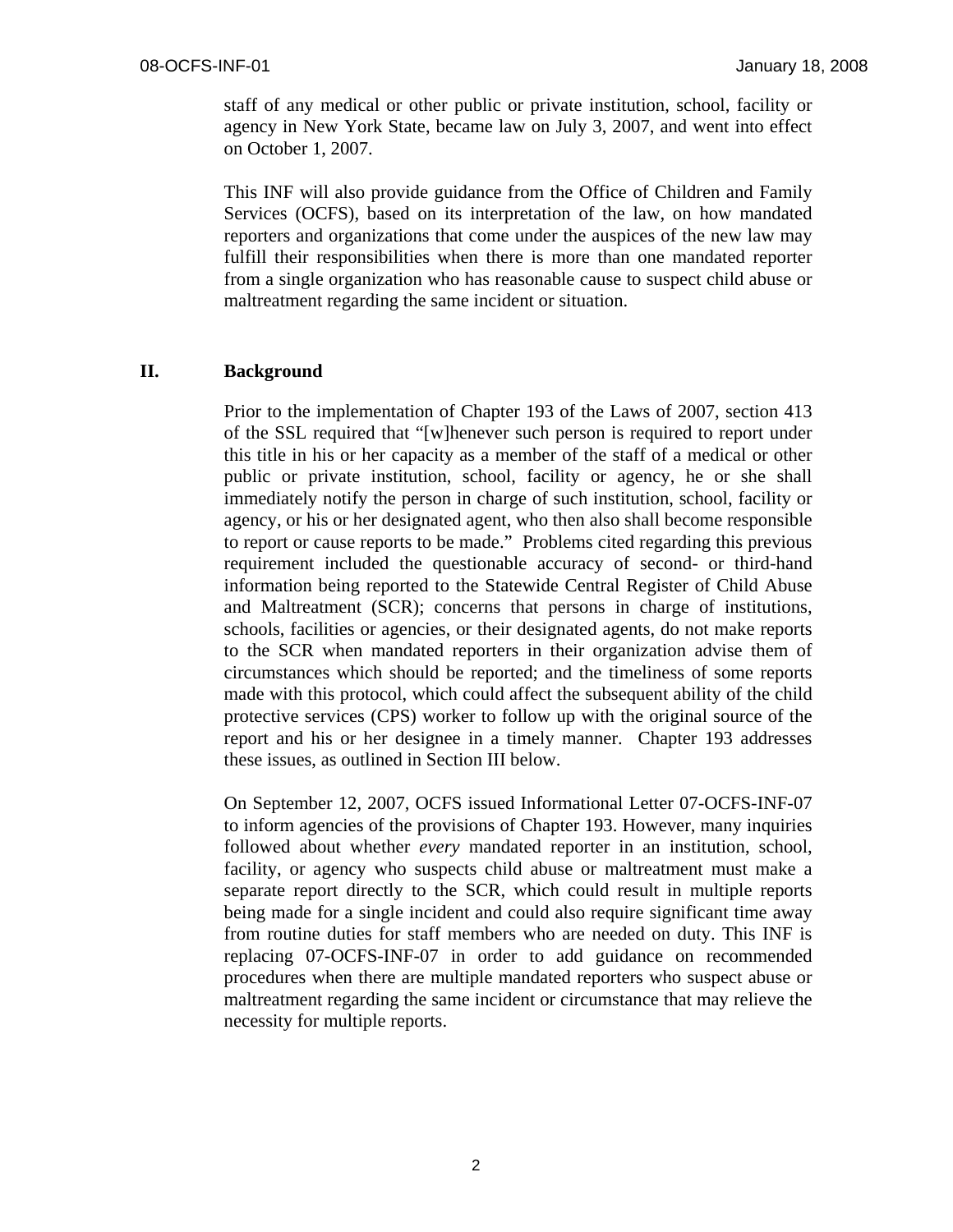#### **III. Program Implications**

#### Summary of Provisions Introduced in Chapter 193 of the Laws of 2007

Beginning October 1, 2007, mandated reporters who work for a school, child care center or school-age child care program, foster care facility, residential care facility, hospital, medical institution, mental health facility, residential or non-residential program for victims of domestic violence, or other agency or organization that employs mandated reporters and who, through their work, have direct contact with a child or with the parent or other person who is legally responsible for a child that causes them to have reasonable cause to suspect that a child has been abused or maltreated, must *personally* make a report to the SCR. They must then immediately notify the person in charge of the institution, school, facility or agency where they work or the designated agent of the person in charge that a report has been made. The mandated reporter's report to the SCR must include (to the best of his/her knowledge) the name, title, and contact information for every staff person of the institution, school, facility or agency believed to have direct knowledge regarding the allegations in the report. Once the report is made, the person in charge at the institution, school, facility or agency, or the designated agent of such person, is responsible for all subsequent administration necessitated by the report. This may include providing follow-up information (e.g., relevant information contained in the child's educational record) to CPS, and will also include completing the form LDSS 2221A, which requires listing the names, titles, and contact information of all staff of the institution, school, facility, or agency who are believed to have knowledge of the allegations contained in the report.

These procedures differ from those required prior to the implementation of Chapter 193 in that the law now requires that a mandated reporter who has direct knowledge of possible child abuse or maltreatment, and not the person in charge of the institution, school, facility or agency, who does not have direct knowledge of the alleged abuse or maltreatment, must make the initial report to the SCR.

Chapter 193 also specifies that no medical or other public or private institution, school, facility or agency shall take any retaliatory personnel action against an employee who made a report to the SCR. Furthermore, no school, school official, child care provider, foster care provider, residential care facility provider, hospital, medical institution provider or mental health facility provider shall impose any conditions, including prior approval or prior notification, upon a member of their staff mandated to report suspected child abuse or maltreatment.

Chapter 193 also amends section 413 of the SSL to clarify that the term "school official" includes school teachers, guidance counselors, school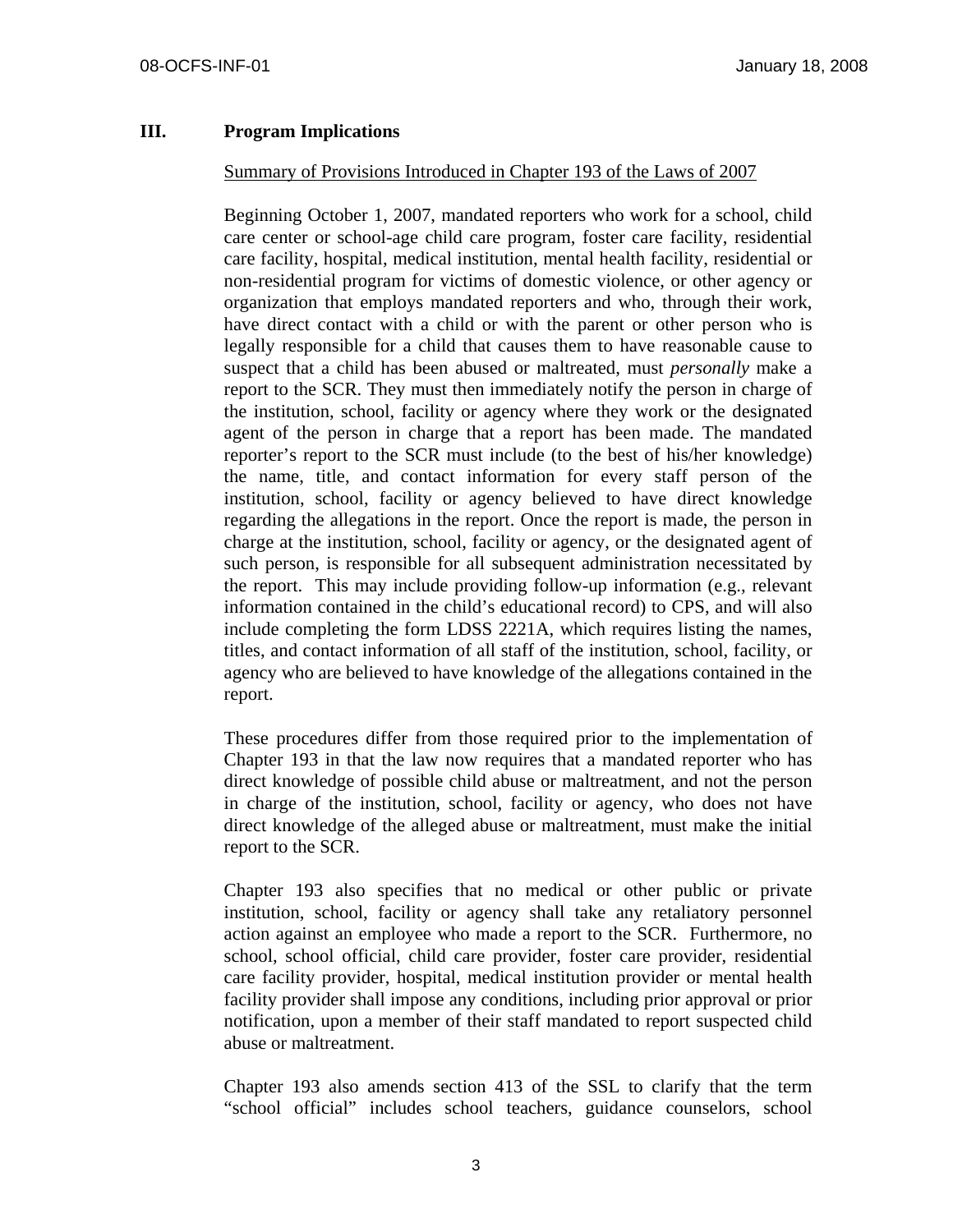psychologists, school nurses, school social workers, school administrators and other school personnel required to hold a teaching or administrative license or certificate in the list of individuals classified as mandated reporters and therefore required to report cases of suspected child abuse or maltreatment to the SCR.

Residential and non-residential DV programs may employ staff members who are explicitly listed as mandated reporters under section 413 of the SSL. Additionally, employees working at residential and non-residential programs for victims of domestic violence are required to report cases of suspected child abuse or maltreatment pursuant to OCFS regulations at 18 NYCRR 452.9(e) and 462.8. As such, the provisions of Chapter 193 would be applicable in residential and non-residential DV programs.

### Recommended Procedures When Multiple Mandated Reporters Suspect Abuse or Maltreatment

The following is guidance from OCFS on what OCFS considers to be the proper interpretation of the requirements of section 413 of the SSL in light of the amendments to the statute made by Chapter 193 of the Laws of 2007.

The mandated reporter statute (section 413 of the SSL) requires all defined mandated reporters who have reasonable cause to suspect child abuse or maltreatment to make or cause a report to be made to the SCR. The ability that existed under prior law to discharge the mandated reporter responsibility by notifying the person in charge of an institution, school, facility or agency or the designated agent of that person so that the person in charge or designated agent was responsible to make the report, was removed from the statute by Chapter 193 of the Laws of 2007. However, the statute continues to provide that more than one report is not required from any institution, school, facility or agency.

The area of concern is situations in which multiple mandated reporters have direct knowledge of and/or have reasonable cause to suspect child abuse or maltreatment concerning a particular incident, situation or occurrence. For example, multiple mandated reporters may respond to a particular incident or be aware of an incident and as a result multiple mandated reporters have reasonable cause to suspect abuse or maltreatment. OCFS interprets the new law to mean that each of the mandated reporters in that type of situation does not necessarily have to make a separate call to the SCR. An institution, school, facility or agency may establish a policy that complies with the statute so long as one mandated reporter with direct knowledge of the possible abuse or maltreatment and reasonable cause to suspect child abuse or maltreatment has called in a report to the SCR and the report was accepted by the SCR. Once one mandated reporter has done so, any other mandated reporters in the institution, school, facility or agency with direct knowledge of the possible abuse or maltreatment who know that such report was made are not required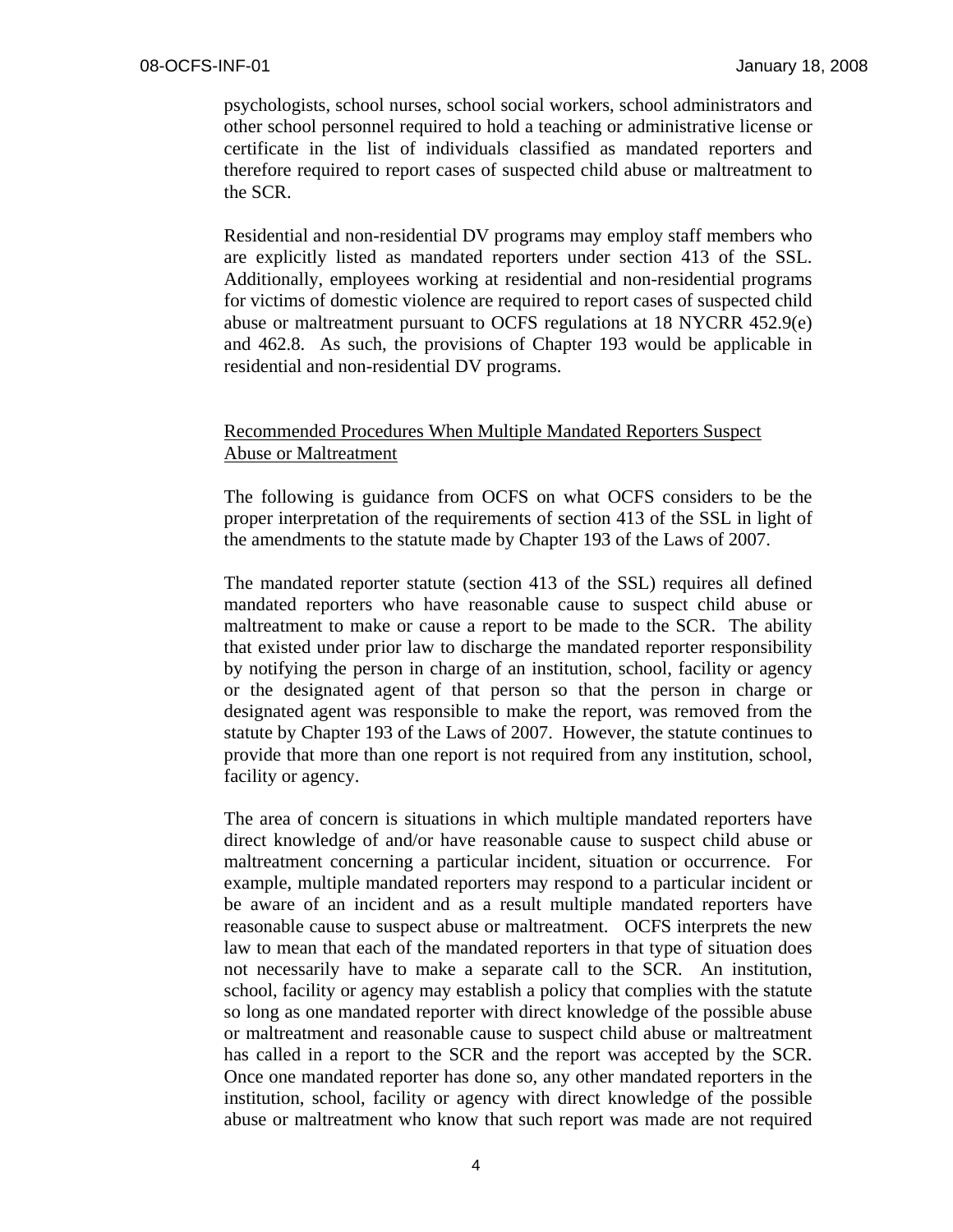to make a separate additional report. (OCFS recommends that any such policy be in writing so the policy will be clear to all staff.) The mandated reporter who made the report may advise the other mandated reporters that the call was made to the SCR and whether a report was accepted or not accepted. In addition, mandated reporters may ask other mandated reporters with direct knowledge of the possible abuse or maltreatment if they made a call to the SCR and whether a report was accepted or not accepted. Mandated reporters must not compare or discuss the specifics of the incident with the intent or purpose of falsifying, conspiring or colluding in preparing any report of the alleged abuse or maltreatment.

The mandated reporter who makes the call to the SCR is required to advise the SCR of the name, title, and contact information for every staff person of the institution, school, facility or agency who the mandated reporter believes has direct knowledge of the alleged abuse or maltreatment. The mandated reporter should also note which, if any, of these persons are also mandated reporters. The mandated reporter who is making the call to the SCR should not delay making the call to the SCR in order to attempt to determine a complete list of all staff members who also have direct information about the alleged abuse or maltreatment or to determine which other mandated reporters also have reasonable cause to suspect abuse or maltreatment. The mandated reporter should provide information on other staff with direct knowledge and other mandated reporters in the institution, school, facility or agency based on what the mandated reporter knows at the time the mandated reporter determines that he or she has reasonable cause to suspect and makes the call to the SCR.

A mandated reporter who makes a report must immediately notify the person in charge of the institution, school, facility or agency, or the designated agent of the person in charge and provide the information reported to the SCR, including the names of other persons identified as having direct knowledge of the alleged abuse or maltreatment and other mandated reporters identified as having reasonable cause to suspect. All other mandated reporters with direct knowledge of the incident also must notify the person in charge or designated agent of the information they have about the alleged abuse or maltreatment, including the fact that a report was made to the SCR and who made the report. If a mandated reporter who did not make the call to the SCR is told by the mandated reporter who called the SCR that a report was not accepted by the SCR, and the mandated reporter who did not make the call believes that he or she has reasonable cause to suspect child abuse or maltreatment, the mandated reporter who did not call the SCR must call the SCR and attempt to make a report, being sure to advise the SCR of any information that might not have been provided by the mandated reporter who previously made the call. As with the initial call to the SCR, the mandated reporter may advise other mandated reporters that the call was made to the SCR and whether a report was accepted or not accepted, and other mandated reporters in the institution, school, facility or agency may ask other mandated reporters with direct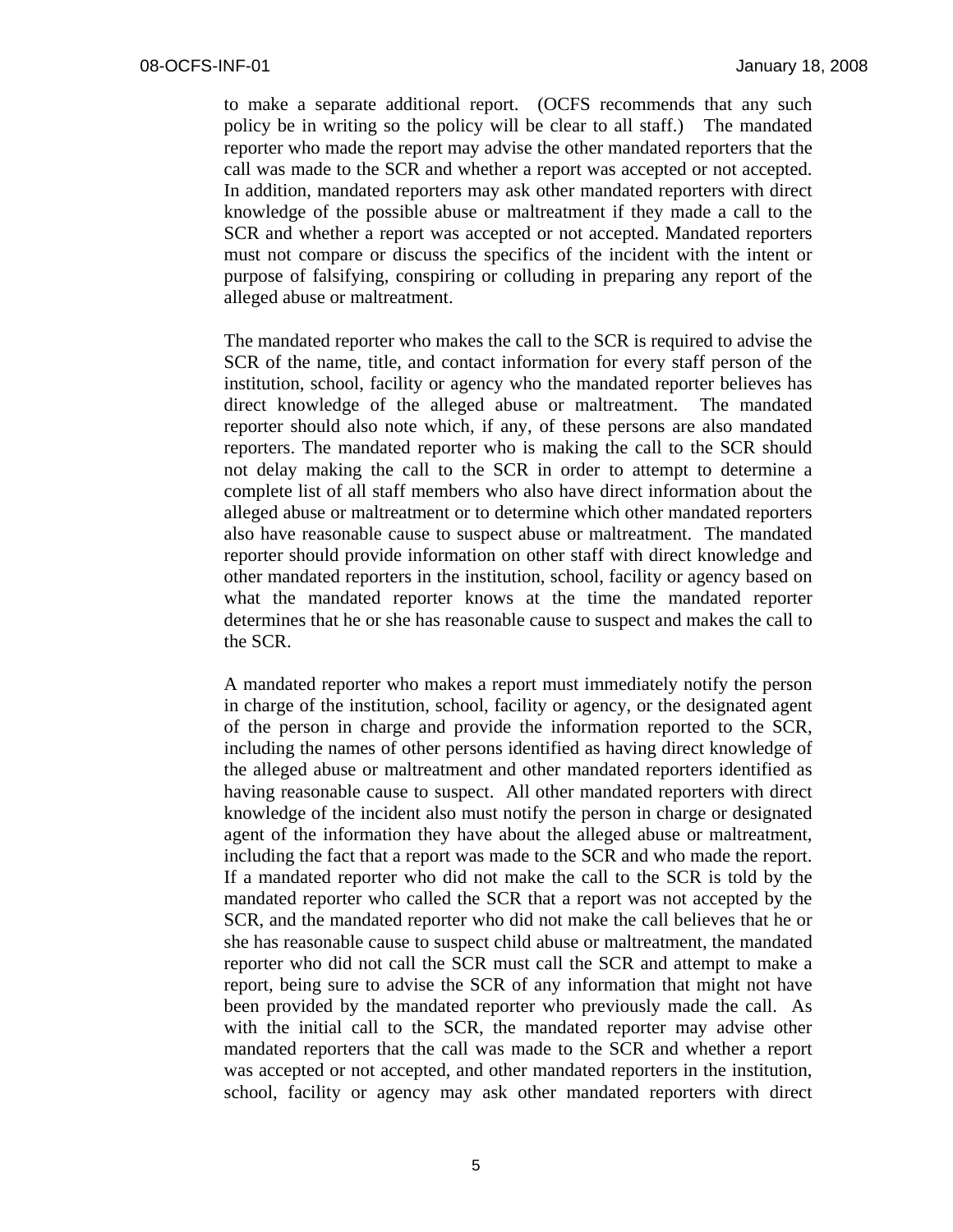knowledge of the incident if they made a call to the SCR and whether a report was accepted or not accepted based on that call.

Mandated reporters must also comply with their employer's policies and procedures concerning any other required actions or documentation regarding an incident or situation which may be child abuse or maltreatment. The mandated reporter may, for example, also be responsible for completing incident reports, making log entries, or making entries in a child's case record concerning the incident at issue in the report to the SCR.

The person in charge or designated agent, when advised by a mandated reporter that the report was made to the SCR by another mandated reporter, shall confirm with the mandated reporter who made the call that a report was made and accepted by the SCR. The institution, school, facility or agency should establish a policy as to how this confirmation will be accomplished. Please note that, for reasons of confidentiality, the SCR cannot confirm to a different mandated reporter or other caller whether a report was accepted, so calling the SCR to confirm that a report was accepted is not an option. However, when a report is accepted, the SCR will advise the mandated reporter who made the report of the SCR number assigned to the report. Thus, one way for an institution, school, facility or agency to confirm that a report was accepted is to obtain the SCR report number from the mandated reporter who made the report. If the report was made and accepted, the person in charge or designated agent must gather all necessary information from each of the mandated reporters with direct knowledge of the incident and determine if a subsequent call should be made to the SCR to provide additional or followup information. If the person in charge or designated agent believes there is reasonable cause to suspect child abuse and maltreatment and is unable to confirm that the report was made and accepted, the person in charge or designated agent must immediately personally make a report to the SCR.

The person in charge or designated agent, once notified that a report has been made to the SCR, becomes responsible for all subsequent administration concerning the report, including preparation and submission of the form DSS 2221A. The person in charge or designated agent may fulfill this responsibility directly or through delegation to another person, but the responsibility for the subsequent administration lies with the person in charge or designated agent. The person in charge or designated agent may prepare and submit one form DSS 2221A on behalf of all of the mandated reporters. No more than one form DSS 2221A is required from an institution, school, facility or agency concerning a given incident or allegation of child abuse or maltreatment. The form must include the names and contact information for all persons with direct knowledge of the alleged abuse or maltreatment and should identify all mandated reporters on whose behalf the form is submitted.

Nothing in such a policy may preclude any person, including other mandated reporters who have knowledge of and/or who reasonably suspect child abuse or maltreatment, from making a separate report to the SCR. However, the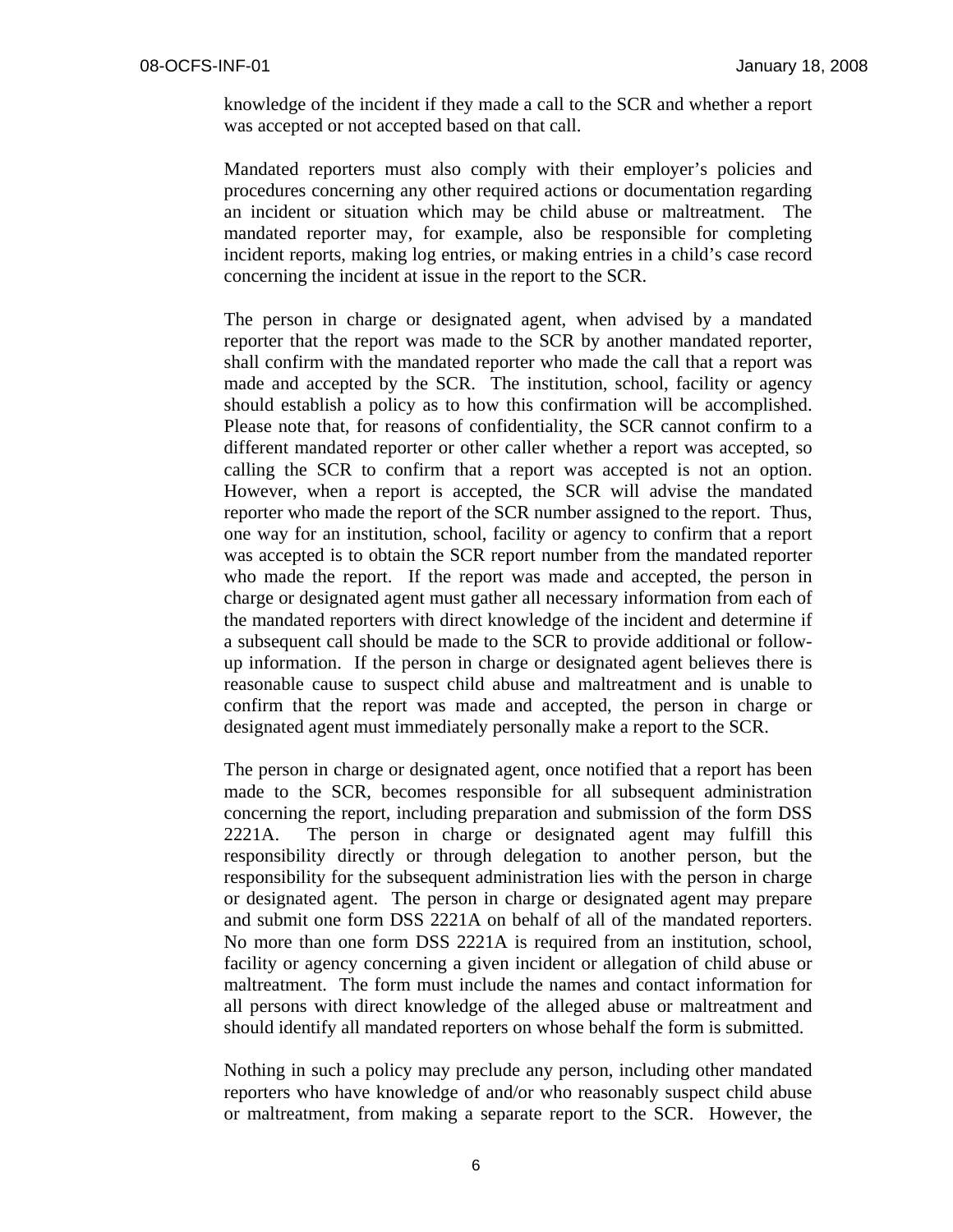policy may establish reasonable protocols for staff making reports so that adequate staff coverage and supervision of children is maintained. This is true of both the initial call to the SCR and any subsequent calls made by other mandated reporters who believe they have reasonable cause to suspect child abuse or maltreatment. These protocols must provide for maintaining necessary staff coverage and applicable staff-to-child ratios. Although calls to the SCR should be made as soon as is reasonably possible once the mandated reporter has reasonable cause to suspect abuse or maltreatment, the statute does not set forth a specific time frame within which calls to the SCR must be made. Accordingly, the policy should make provision for adequate staff coverage and child care consistent with enabling the mandated reporter to make the call to the SCR within a reasonable time frame.

Any policy should also reiterate the statute's requirement that no conditions, prior approvals, or prior notification requirements may be placed on mandated reporters related to calling in reports to the SCR. Lastly, any policy should state that any retaliatory personnel action, as defined by Labor Law Section 740, against any employee who makes a report to the SCR is in violation of the law and is not permitted. Section 740 of the Labor Law defines "retaliatory personnel action" as discharge, suspension, demotion, or any other adverse employment action involving the terms or conditions of employment.

The ability of an institution, school, facility or agency to establish a policy under which every mandated reporter on the staff of the institution, school, facility or agency need not make a separate call to the SCR about the same alleged abuse or maltreatment does not exempt mandated reporters outside the institution, school, facility or agency from making their own reports to the SCR. For example, if a residential facility has multiple mandated reporters on staff who have reasonable cause to suspect abuse or maltreatment, and one or more of those mandated reporters knows that the police and a hospital are also involved and most likely also have reasonable cause to suspect abuse or maltreatment, one mandated reporter at the residential facility may make one report to the SCR on behalf of all of the mandated reporters in the facility, but the police and hospital staff would still have the independent responsibility as mandated reporters to make their own reports to the SCR. The one exception to this would be the situation where a mandated reporter becomes aware of alleged abuse or maltreatment through information they receive by being contacted by the local child protective service or social services district as a result of an existing report of alleged child abuse or maltreatment. For example, if the local child protective service contacts the police for purposes of conducting a joint investigation of an existing report, the police would not be required to call in their own report after interviewing the child or alleged subject. If a referral is made to a preventive services agency or other service provider because of the report of alleged abuse or maltreatment, the service provider would not be required to make a separate report after contacting the family. In such situations, the mandated reporter knows that a report has been made and so another report would be unnecessarily duplicative.